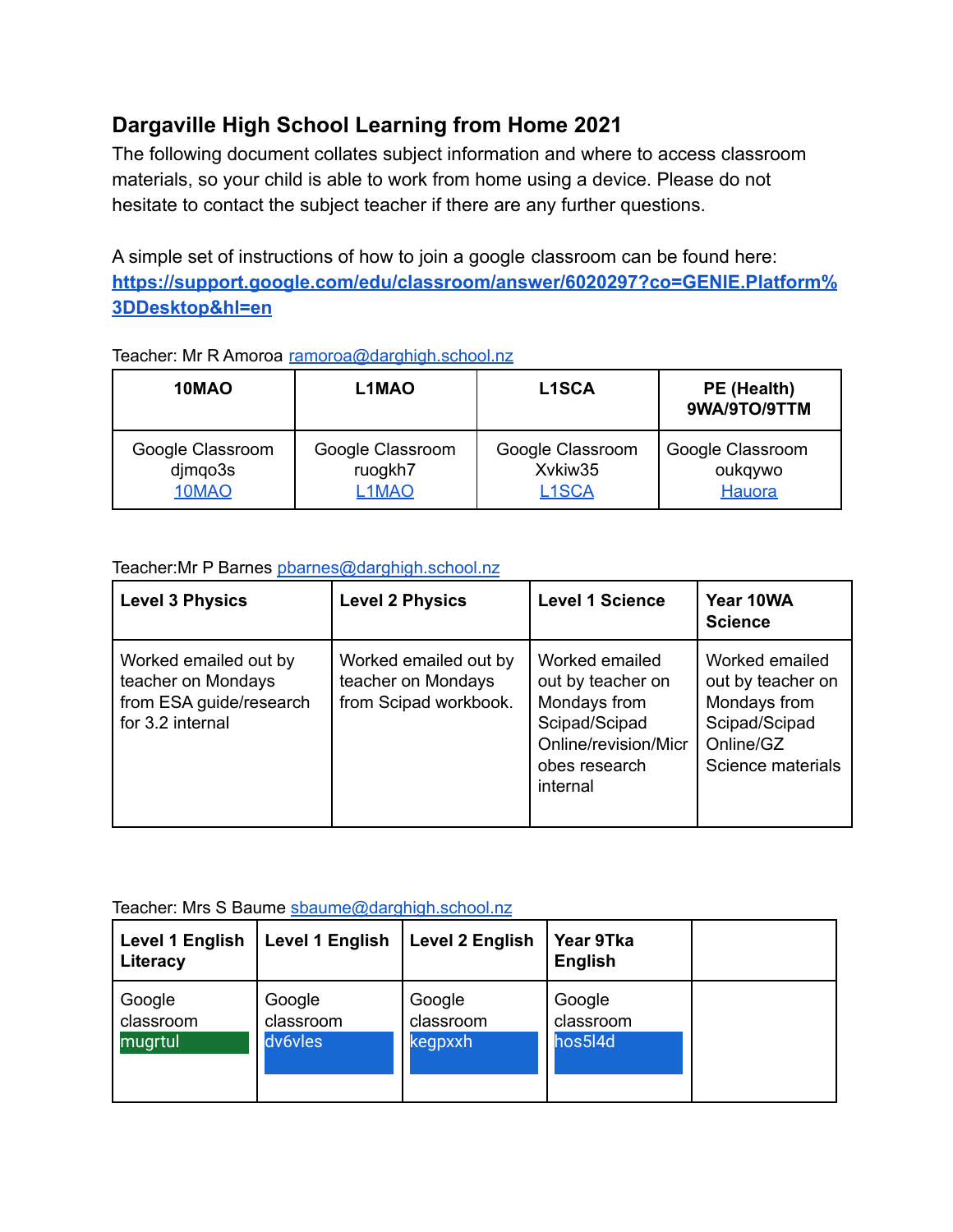### Teacher: Mr C Bayliss chayliss@darghigh.school.nz

| <b>Year 10 DMT 2021</b>  | Level 1 Pre-trades 2021  | Level 2 Pre-trades 2021  |  |
|--------------------------|--------------------------|--------------------------|--|
| Google classroom 5pixxds | Google classroom b6yhcf5 | Google classroom vdlhs4o |  |

## Teacher: Mr M Brimblecombe [mbrimblecombe@darghigh.school.nz](mailto:mbrimblecombe@darghigh.school.nz)

| Year 10 Music                  | Year 10                        | <b>Level 1/2/3</b>                                                                                                                                      | Year 9                         | Year 9                         |
|--------------------------------|--------------------------------|---------------------------------------------------------------------------------------------------------------------------------------------------------|--------------------------------|--------------------------------|
|                                | <b>English</b>                 | <b>Music</b>                                                                                                                                            | <b>English</b>                 | <b>Music</b>                   |
| Google<br>classroom<br>pao6imj | Google<br>Classroom<br>6n4ndgg | Google<br>classroom<br>Level1 $-$<br>eu6svcv<br>Level 2 -<br>misnoof<br>Laptops loaded<br>with mixcraft are<br>available for<br>each senior<br>student. | Google<br>Classroom<br>w3kgefg | Google<br>Classroom<br>dm2pw2b |

## Teacher: Mrs R Leao [rleao@darghigh.school.co.nz](mailto:rleao@darghigh.school.co.nz)

| Level 3 English                                                    | Level 2 English                                                                                                          | 10TO English                                                                | 9RI English                                                                 |
|--------------------------------------------------------------------|--------------------------------------------------------------------------------------------------------------------------|-----------------------------------------------------------------------------|-----------------------------------------------------------------------------|
| On Google<br>Classroom (pe5zv4x)<br>Revision work<br>for exam prep | On Google<br>Classroom (rdkjd2t)<br>Continue with<br>research for<br>assessment<br><b>Revision work</b><br>for exam prep | On Google<br>Classroom (zb2lqn4)<br>Continue with<br>research and<br>speech | On Google<br>Classroom (bbbrc3w)<br>Continue with<br>research and<br>speech |
|                                                                    |                                                                                                                          |                                                                             |                                                                             |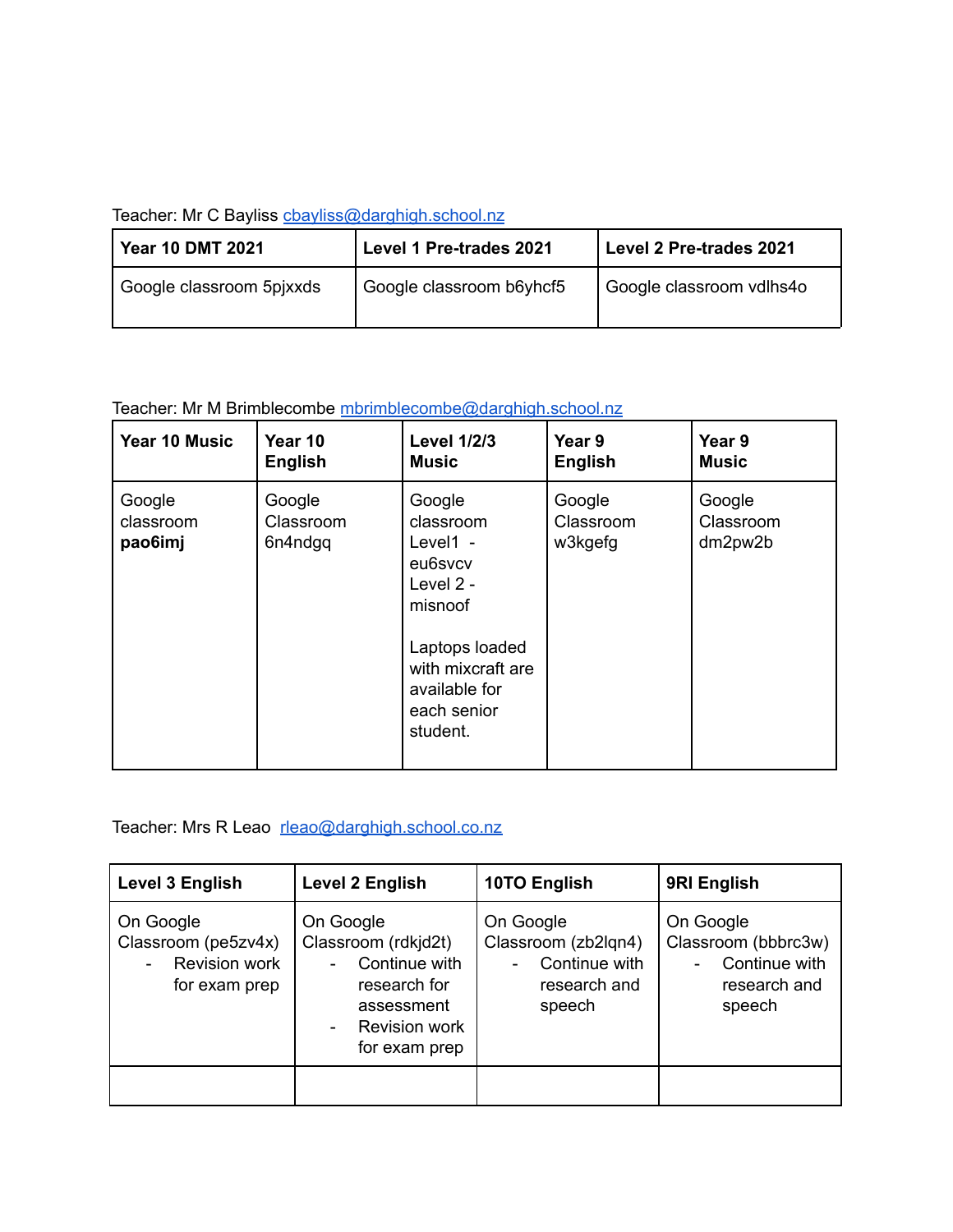| <b>Year 10 Commerce</b>              | <b>Level 1 Commerce</b>                                                                                          |  |
|--------------------------------------|------------------------------------------------------------------------------------------------------------------|--|
| Will contact by<br>Google Classroom. | Google classroom<br>(rxyswum)<br>Continue with work<br>from Topic 4 pages<br>29-39. Try Topic 5, if<br>finished. |  |

### Teacher: Mr I Butterworth [ibutterworth@darghigh.school.nz](mailto:ibutterworth@darghigh.school.nz)

### Teacher: Mrs J Carey journey @darghigh.school.nz

| Year 10<br><b>Drama</b>                                                 | Year 10wa<br>and RIPE          | Year nine art                  | Year 9 Drama                             | <b>Level 1/2/3</b><br><b>Drama</b>                                                                                                                                                 |
|-------------------------------------------------------------------------|--------------------------------|--------------------------------|------------------------------------------|------------------------------------------------------------------------------------------------------------------------------------------------------------------------------------|
| Google<br>classroom.<br>Completing<br>paperwork<br>from play<br>kczyaai | Google<br>Classroom<br>ri23etn | Google<br>Classroom<br>5dqtn3e | Google classroom.<br>Fun tasks<br>szekp4 | Please check<br>school email<br>Google<br>classroom<br>Level $2/3$<br>Script writing<br>Level 1<br>theatre form<br>melodrama<br>and<br>performance<br>Classroom<br>code<br>odc5j6f |

# Teacher: Mrs J Chiaroni [jchiaroni@darghigh.school.nz](mailto:jchiaroni@darghigh.school.nz)

| <b>Level 1English</b>                  | <b>Level 2/3 Vocational</b><br><b>Studies</b> | Senior students                                                               |  |
|----------------------------------------|-----------------------------------------------|-------------------------------------------------------------------------------|--|
| Google classroom<br>Class code nofr327 | Google classroom<br>See Ms. McCulloch         | Individual career<br>interviews via Zoom<br>or phone call<br>Arrange by email |  |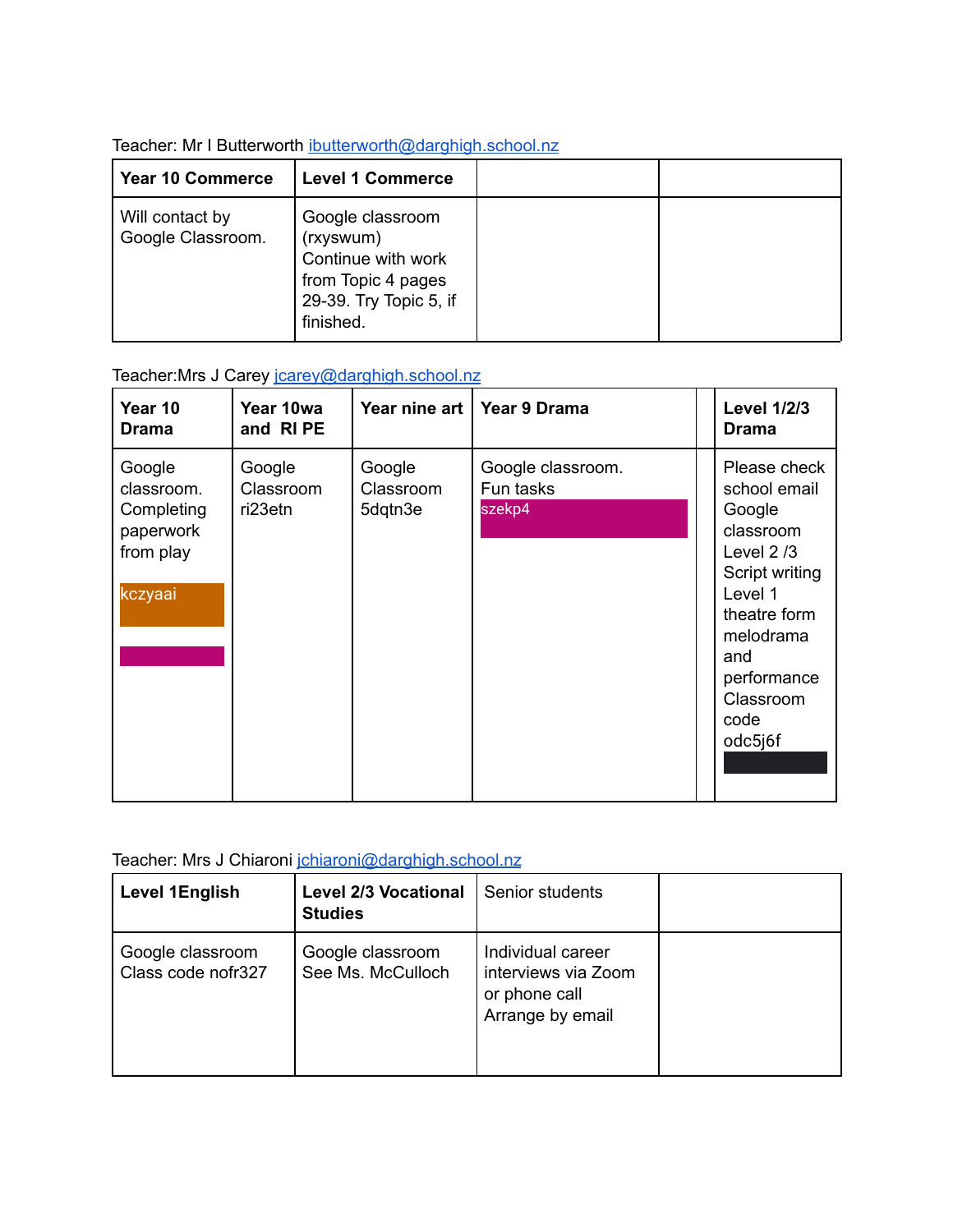| Teacher: Mrs T Cohen toohen@darghigh.school.nz |
|------------------------------------------------|
|                                                |

| Level 2<br><b>Painting and</b><br>Printmaking | Year 10KA<br><b>Social</b><br><b>Studies</b> | Year 10 Art                    | Year 9RI<br><b>Social</b><br><b>Studies</b> | Year 9WA<br><b>Social</b><br><b>Studies</b> | Level 3 Art:<br><b>Painting</b>                |
|-----------------------------------------------|----------------------------------------------|--------------------------------|---------------------------------------------|---------------------------------------------|------------------------------------------------|
| Google<br>Classroom<br>o3mctsz                | Google<br>Classroom<br>o5lu2l3               | Google<br>Classroom<br>65xcur5 | Classroom<br>ight74d                        | (Combined Yr 9 SOS) Google                  | Emailing<br>using school<br>email<br>addresses |

# Teacher: Mrs F Cooper [fcooper@darghigh.school.nz](mailto:fcooper@darghigh.school.nz)

| Year 10 Art | <b>Level 1 Art</b> | Level 2 and<br><b>Level 3 Art</b><br><b>History</b> | Year 9 Art<br><b>Semester 2</b> |  |
|-------------|--------------------|-----------------------------------------------------|---------------------------------|--|
| Google      | Google             | Google                                              | Google                          |  |
| Classroom   | Classroom          | Classroom                                           | Classroom                       |  |
| Id6bn6c     | uxsyshr            | kvi5nrq                                             | 5dqtn3e                         |  |

# Teacher: Miss H Corfield [hcorfield@darghigh.school.nz](mailto:hcorfield@darghigh.school.nz)

| 9WA Digital<br><b>Technology</b> | 9RI Digital<br><b>Technology</b> | 9TO Digital<br><b>Technology</b> | 9KA Digital<br><b>Technology</b> | Year 10<br><b>Digital</b><br><b>Technology</b> | Year 11<br><b>Digital</b><br><b>Technology</b> |
|----------------------------------|----------------------------------|----------------------------------|----------------------------------|------------------------------------------------|------------------------------------------------|
| Google                           | Google                           | Google                           | Google                           | Google                                         | Google                                         |
| Classroom                        | Classroom                        | Classroom                        | Classroom                        | Classroom                                      | Classroom                                      |
| ajkzzmc                          | 2h5lhle                          | ncvzumg                          | uv2jpug                          | s4hj7a5                                        | argtm7l                                        |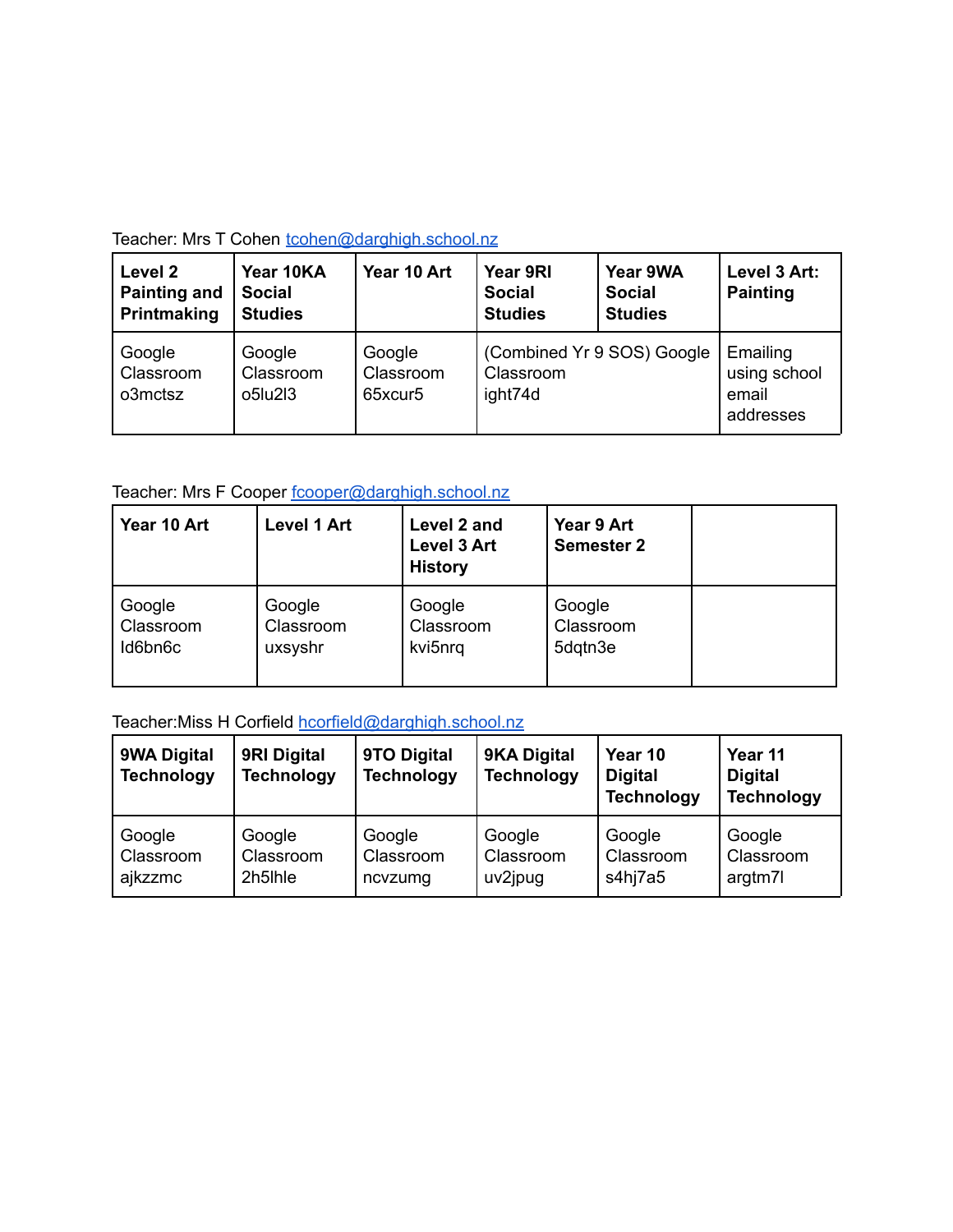| Year 9KA<br><b>PE</b>          | Level 2 PE                                                                               | Level 1 PE                                              | Level 3<br><b>REC</b>                          | Year 10RI<br><b>PE</b>         | Year 9TTM<br><b>PE</b>         | Year 9WA<br><b>PE</b>          |
|--------------------------------|------------------------------------------------------------------------------------------|---------------------------------------------------------|------------------------------------------------|--------------------------------|--------------------------------|--------------------------------|
| Google<br>Classroom<br>oukqywo | Google<br><b>Site</b><br>Google<br>Classroom<br>F6vdmn4<br>$(L2)$ and<br>4php23r<br>(L3) | Google<br><b>Site</b><br>Google<br>Classroom<br>4f6mh3d | Complete<br>online<br>Padi<br>Diving<br>course | Google<br>Classroom<br>ri23etn | Google<br>Classroom<br>oukqywo | Google<br>Classroom<br>oukqywo |

|  | Teacher: Mr T Dunn tdunn@darghigh.school.nz |
|--|---------------------------------------------|
|--|---------------------------------------------|

# Teacher: Mrs K Exley **[kexley@darghigh.school.nz](mailto:kexley@darghigh.school.nz)**

| <b>Year 9TO Maths</b> | Year 10 KA Maths     | Year 11 MAT          | Year 11 MAL          |
|-----------------------|----------------------|----------------------|----------------------|
| Students to check     | Students to check    | Daily email with     | Daily email with     |
| their emails every    | their emails every   | lesson and required  | lesson and required  |
| Monday for weekly     | Monday for weekly    | exercises to         | exercises to         |
| review sheet. Please  | review sheet. Please | complete. Please     | complete. Please     |
| message Mrs Exley if  | message Mrs Exley if | message Mrs Exley if | message Mrs Exley if |
| not received.         | not received.        | not received.        | not received.        |

Teacher: Ms Jo Smith [igreyling@darghigh.school.nz](mailto:igreyling@darghigh.school.nz)

| Year 9KA     | <b>Year 9RI Maths</b> | Year 10TO    | Year 10WA    | Year 10 RI   |
|--------------|-----------------------|--------------|--------------|--------------|
| <b>Maths</b> |                       | <b>Maths</b> | <b>Maths</b> | <b>Maths</b> |
| Google       | Google                | Google       | Google       | Google       |
| Classroom    | Classroom             | classroom    | Classroom    | Classroom    |
| mkkp3kj      | 22ivbg5               | dijrtmm      | t4qed2l      | ebhow3j      |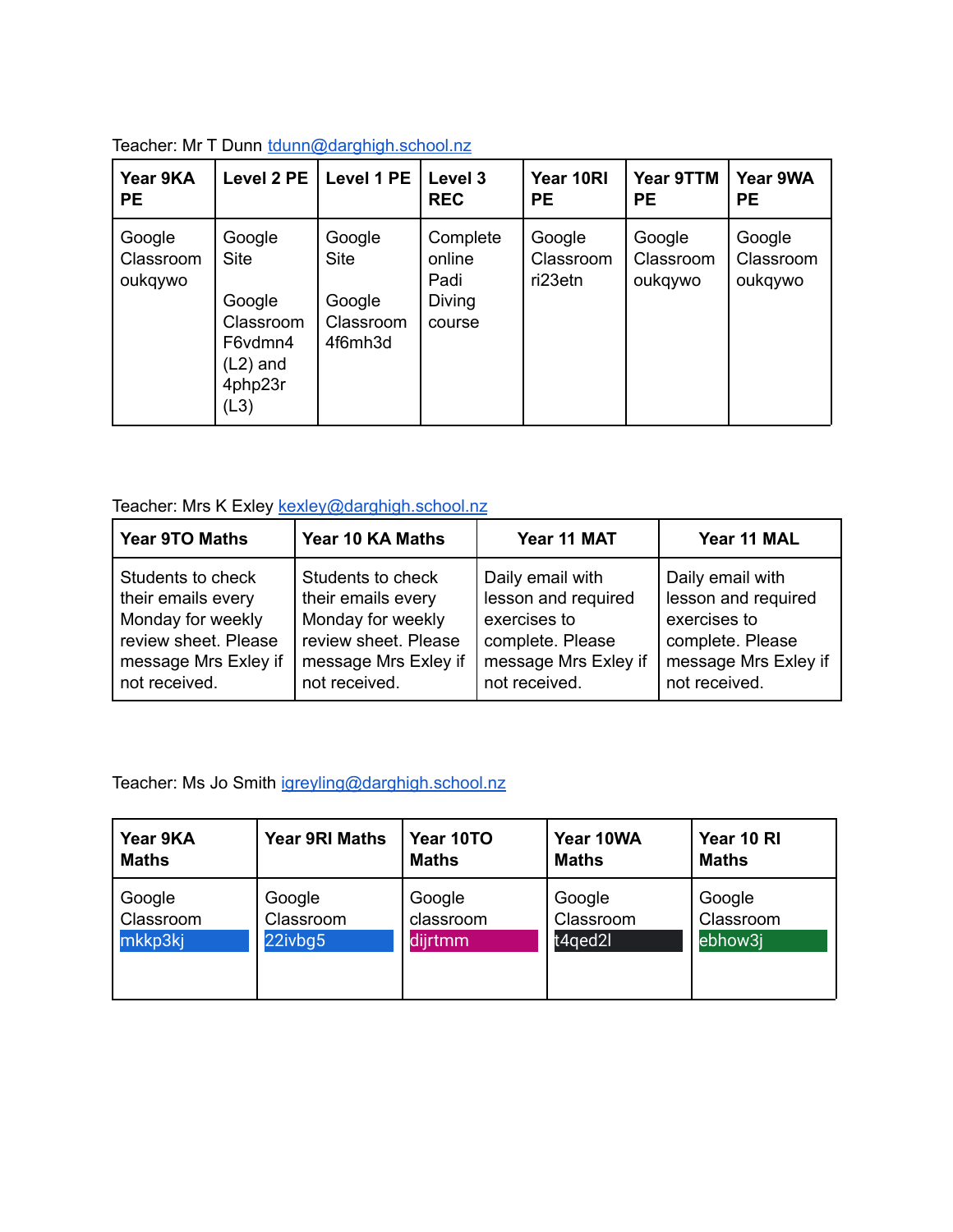| <b>L1 Science</b><br>2021                             | <b>Level 2 Biology</b><br>2021                                          | <b>Level 3 Biology</b><br>2021                                          | <b>10KA Science</b><br>2021                                             | <b>9RI Science</b><br>2021                                              |
|-------------------------------------------------------|-------------------------------------------------------------------------|-------------------------------------------------------------------------|-------------------------------------------------------------------------|-------------------------------------------------------------------------|
| Google<br>Classroom -<br><b>Class Code</b><br>26iqudo | Google<br>Classroom -<br><b>Class Code</b><br>b7ya3bu<br>Amoeba Sisters | Google<br>Classroom -<br><b>Class Code</b><br>ceuyys7<br>Amoeba Sisters | Google<br>classroom/email<br>by request<br><b>Class Code</b><br>vrsdb6a | Google<br>classroom/email<br>by request<br><b>Class Code</b><br>4pfxozv |
| Amoeba Sisters<br>SciPad Online                       | Passbiology.co.nz<br>Learn Coach                                        | Passbiology.co.nz<br>Learn Coach                                        | SciPad Online                                                           | SciPad Online                                                           |

#### Teacher: Miss T Gracie [tgracie@darghigh.school.nz](mailto:tgracie@darghigh.school.nz)

Teacher: Mrs Jo Lloyd [Jlloyd@darghigh.school.nz](mailto:Jlloyd@darghigh.school.nz)

| Year 9TTM<br><b>English</b>        | Year 9TTM<br><b>Maths</b>        | Year 9TTM<br><b>Social Studies</b> |  |
|------------------------------------|----------------------------------|------------------------------------|--|
| Work set on<br><b>Reading Eggs</b> | Work set on<br><b>Mathletics</b> | Google<br>classroom                |  |

# Teacher: Ms S Martin [shorner@darghigh.school.nz](mailto:shorner@darghigh.school.nz)

| Level 2                                                     | Level 1                                              | Year 10WA                                                   | Year 9WA                                                                                                    | <b>Form class</b>            |
|-------------------------------------------------------------|------------------------------------------------------|-------------------------------------------------------------|-------------------------------------------------------------------------------------------------------------|------------------------------|
| <b>ENC</b>                                                  | English                                              | English                                                     | Maths                                                                                                       | 11MNS                        |
| Work on Google<br>classroom<br><b>Class code</b><br>wwfxcvf | Work on Google<br>classroom<br>Class code<br>gc7uzsm | Work on Google<br>classroom<br><b>Class code</b><br>ebiggfm | Work on Google<br>classroom<br>Students to<br>check weekly<br>review sheet.<br><b>Class code</b><br>dygb4ur | <b>Class code</b><br>wy7pe4m |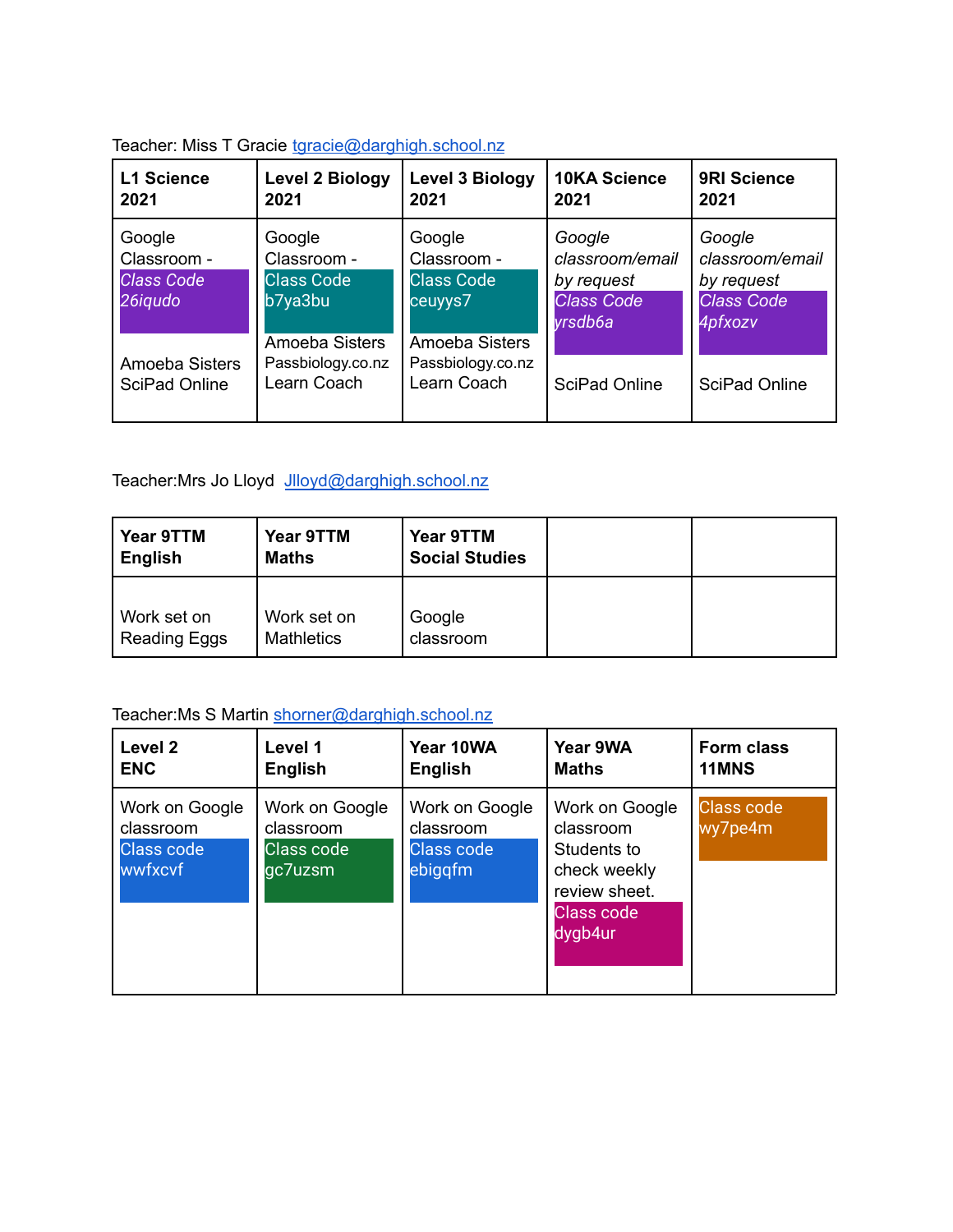Teacher: Ms L Oliveria [Lolveria@darghigh.school.nz](mailto:Lolveria@darghigh.school.nz)

| Year 9 KA          | Year 9 WA          | Year 10 WA      | <b>L1 Science</b>      | L <sub>2</sub> Bio |
|--------------------|--------------------|-----------------|------------------------|--------------------|
| Work on google     | Work on google     | Work on         | Work on google         | Work on google     |
| classroom          | classroom          | google          | classroom              | classroom          |
| Class code:        | Class code:        | classroom       | Class code:            | Class code:        |
| eh7pnwz            | lprvgg5            | Class code:     | ufe6ndc                | i7bdt7m            |
|                    |                    | lauj7sn         | Instruction on the     |                    |
| Instruction on the | Instruction on the |                 | stream part of         |                    |
| stream part of     | stream part of     | Instruction on  | google                 | Instruction on the |
| google classroom.  | google             | the stream part | classroom.             | stream part of     |
|                    | classroom.         | of google       | <b>Scipad online</b>   | google classroom.  |
| Scipad online      |                    | classroom.      | Mechanics Code:        |                    |
| Code: FRL40        | Scipad online      |                 | 6GGZF                  |                    |
|                    | Code: KVB6X        | Scipad online   | <b>Chemistry Code:</b> |                    |
|                    |                    | Code: 623Z2     | F3LQ7                  |                    |
|                    |                    |                 | <b>Biology Code:</b>   |                    |
|                    |                    |                 | <b>CN86V</b>           |                    |

# Teacher Mrs C Leach [cleach@darghigh.school.nz](mailto:cleach@darghigh.school.nz)

| Level 3                                                                                       | Level 1                                                 | <b>Level 1 Maths</b>                                                                                                                                              | Year 10                        | Year 9                         |
|-----------------------------------------------------------------------------------------------|---------------------------------------------------------|-------------------------------------------------------------------------------------------------------------------------------------------------------------------|--------------------------------|--------------------------------|
| Japanese                                                                                      | Japanese                                                | <b>Alternative</b>                                                                                                                                                | Japanese                       | Japanese                       |
| Google<br>Classroom<br>hic7d3v<br>Workbooks<br>supplied.<br>Education<br><b>Perfect Tasks</b> | Google<br>Classroom<br>35uuh3s<br>Workbooks<br>supplied | Google<br>Classroom<br>ngk3cee<br>Students can<br>collect their<br>statistics<br>workbook to<br>work from on<br>Tue 24 Aug from<br>office by prior<br>arrangement | Google<br>Classroom<br>tpxnijq | Google<br>Classroom<br>m7v2wef |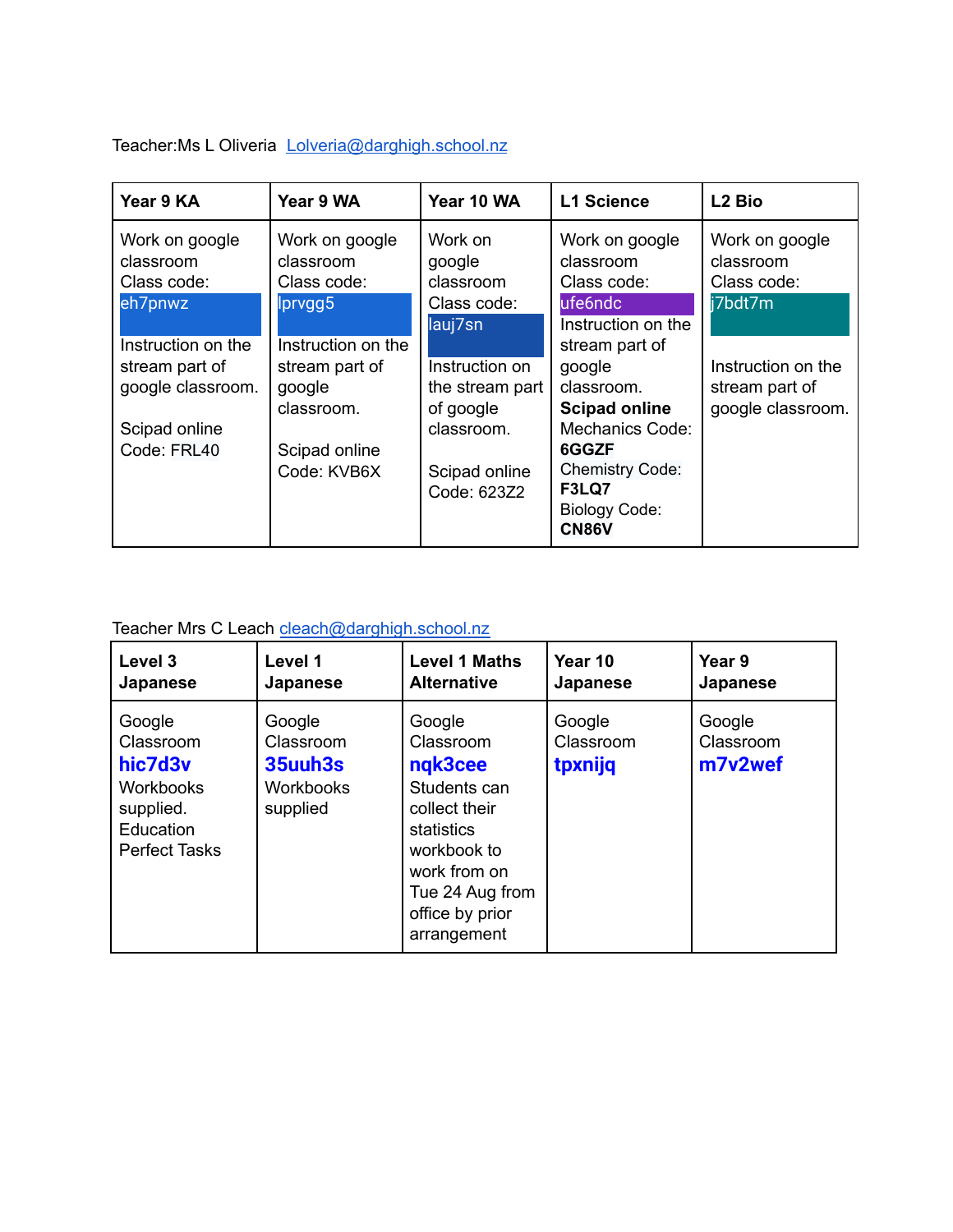| <b>Life Skills</b>                                                    | <b>VOC 2/3</b>                                                        | <b>Senior Textiles</b>                                                | Year 9 DMT                     | <b>Year 9 Textiles</b>         |
|-----------------------------------------------------------------------|-----------------------------------------------------------------------|-----------------------------------------------------------------------|--------------------------------|--------------------------------|
| Emailing<br>individual<br>students.<br>Google<br>Classroom<br>eb3yftl | Emailing<br>individual<br>students.<br>Google<br>Classroom<br>jrcvn74 | Emailing<br>individual<br>students.<br>Google<br>Classroom<br>6ytivnb | Google<br>Classroom<br>cddjkx3 | Google<br>Classroom<br>apohkuo |

Teacher: Miss N McCulloch [nmcculloch@darghigh.school.nz](mailto:nmcculloch@darghigh.school.nz)

### Teacher: Mr P Northey [pnorthey@darghigh.school.nz](mailto:pnorthey@darghigh.school.nz)

| <b>Level 3 Statistics</b>   | <b>Level 2 Maths</b>                                          | <b>Level 3 Calculus</b>     | <b>Level 3 Maths</b>        |
|-----------------------------|---------------------------------------------------------------|-----------------------------|-----------------------------|
| Google Classroom<br>nguhtwx | Google Classroom<br>12MAT02 - Icx4oop<br>$12$ MAT01 - xsj5lw5 | Google Classroom<br>d3p3pjo | Google Classroom<br>t50k6bd |

### Teacher: Miss L Pocklington [larysap@darghigh.school.nz](mailto:larysap@darghigh.school.nz)

| Year 9TO<br><b>Digital</b>           | <b>Year 9RI Digital</b>              | Year 9KA<br><b>Digital</b>           |  |
|--------------------------------------|--------------------------------------|--------------------------------------|--|
| Google<br>Classroom<br>Code: ebpvbni | Google<br>Classroom<br>Code: nbcktlw | Google<br>Classroom<br>Code: pyhsipx |  |

## Teacher: Mr G Prentice [gprentice@darghigh.school.nz](mailto:gprentice@darghigh.school.nz)

| <b>Sr. History</b> | <b>10WA Social</b> | <b>9RI Social</b> | 10 KA Social     | 9TO Social       |
|--------------------|--------------------|-------------------|------------------|------------------|
|                    | <b>Studies</b>     | <b>Studies</b>    | <b>Studies</b>   | <b>Studies</b>   |
| Google Classroom   | Google Classroom   | Google Classroom  | Google Classroom | Google Classroom |
| Code: hywftfs      | Code: fitdood      | Code: 4uduuff     | Code: bhzo5x4    | Code: bgxs4lx    |

### Teacher: Mrs T Pumipi [tpumipi@darghigh.school.nz](mailto:tpumipi@darghigh.school.nz)

| <b>Year 9 Tourism</b>                    | <b>Level 2/3 Tourism</b>    |  |
|------------------------------------------|-----------------------------|--|
| <sup>I</sup> Google Classroom<br>jkyr7ty | Google Classroom<br>3amdnwb |  |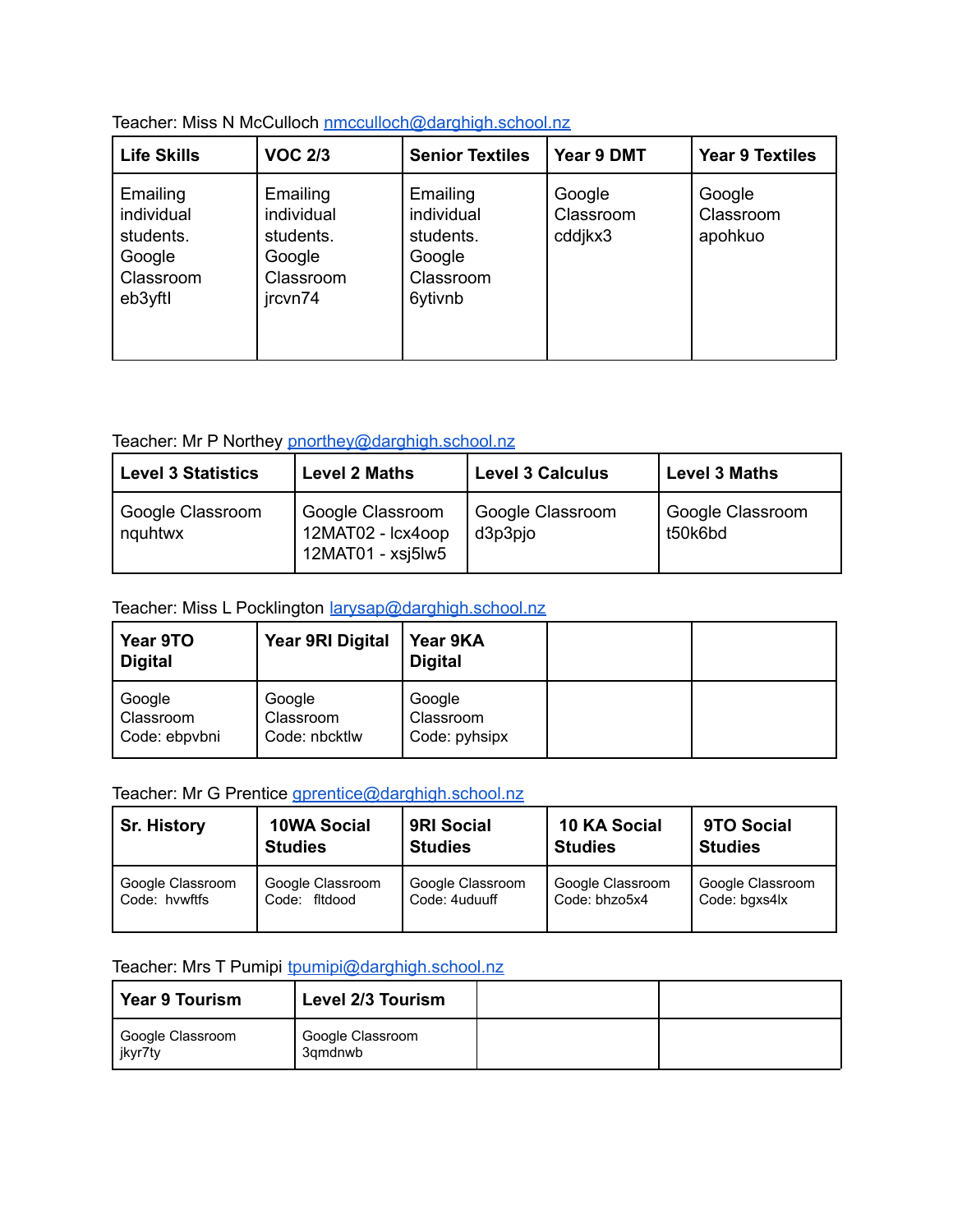### Teacher: Mr J Reynolds [jreynolds@darghigh.school.nz](mailto:jreynolds@darghigh.school.nz)

| <b>Senior Media</b>                              | 10KA English                | <b>L2ENL</b>                                                                                                              | 9WA English                 |
|--------------------------------------------------|-----------------------------|---------------------------------------------------------------------------------------------------------------------------|-----------------------------|
| Google Classroom<br>74oc7ef<br>.5 Planning SItes | Google Classroom<br>mfaejng | Google Classroom<br>57xzjs<br>Students can work on<br>either:<br>Research<br><b>Evaluation Task</b><br>or<br>2.<br>Speech | Google Classroom<br>75vzm4v |

# Teacher: Miss A Sage [asage@darghigh.school.nz](mailto:asage@darghigh.school.nz)

| Level 2 PE                     | Level 1 PE                     | Level 3 PE                     | 9KA                                                                          |  |
|--------------------------------|--------------------------------|--------------------------------|------------------------------------------------------------------------------|--|
| Google<br>Classroom<br>xzilmz3 | Google<br>Classroom<br>z4ca3iy | Google<br>Classroom<br>wdw2qwf | Google<br>Classroom<br>oukqywo<br>(Hauora stuff<br>they can do from<br>home) |  |

### Teacher: Mrs M Stewart [mstewart@darghigh.school.nz](mailto:mstewart@darghigh.school.nz)

| <b>Yr 10</b>                                    | <b>Level 3 Home</b><br><b>Economics</b>                                                                                                                | Level 2 and 3<br><b>Vocational</b><br><b>Studies</b>                     | Level 1 Home<br><b>Economics</b>                                                                                                              | Year 9 Food<br>and Nutrition                                                                                                                                      |
|-------------------------------------------------|--------------------------------------------------------------------------------------------------------------------------------------------------------|--------------------------------------------------------------------------|-----------------------------------------------------------------------------------------------------------------------------------------------|-------------------------------------------------------------------------------------------------------------------------------------------------------------------|
| Will be tasks on<br>google classroom<br>gpvkxvg | L <sub>2</sub> Have<br>workbook and<br>assigned work<br>plus google<br>classroom s6diljn<br>3 Have assigned<br>work and Google<br>Classroom<br>m7gemtb | L <sub>2</sub> google<br>classroom<br>3 google<br>classroom<br>-jrcvn74- | Have workbooks<br>plus Google<br>classroom<br>o4i5ykn<br>Books<br>etc left at school<br>will be available to<br>pick up from<br>school office | YGoogle<br>classroom<br>qizdrcq<br>Workbooks left at<br>school office<br>L <sub>2</sub> HOS<br><b>WORKBOOKS</b><br>are at the school<br>office to be<br>collected |